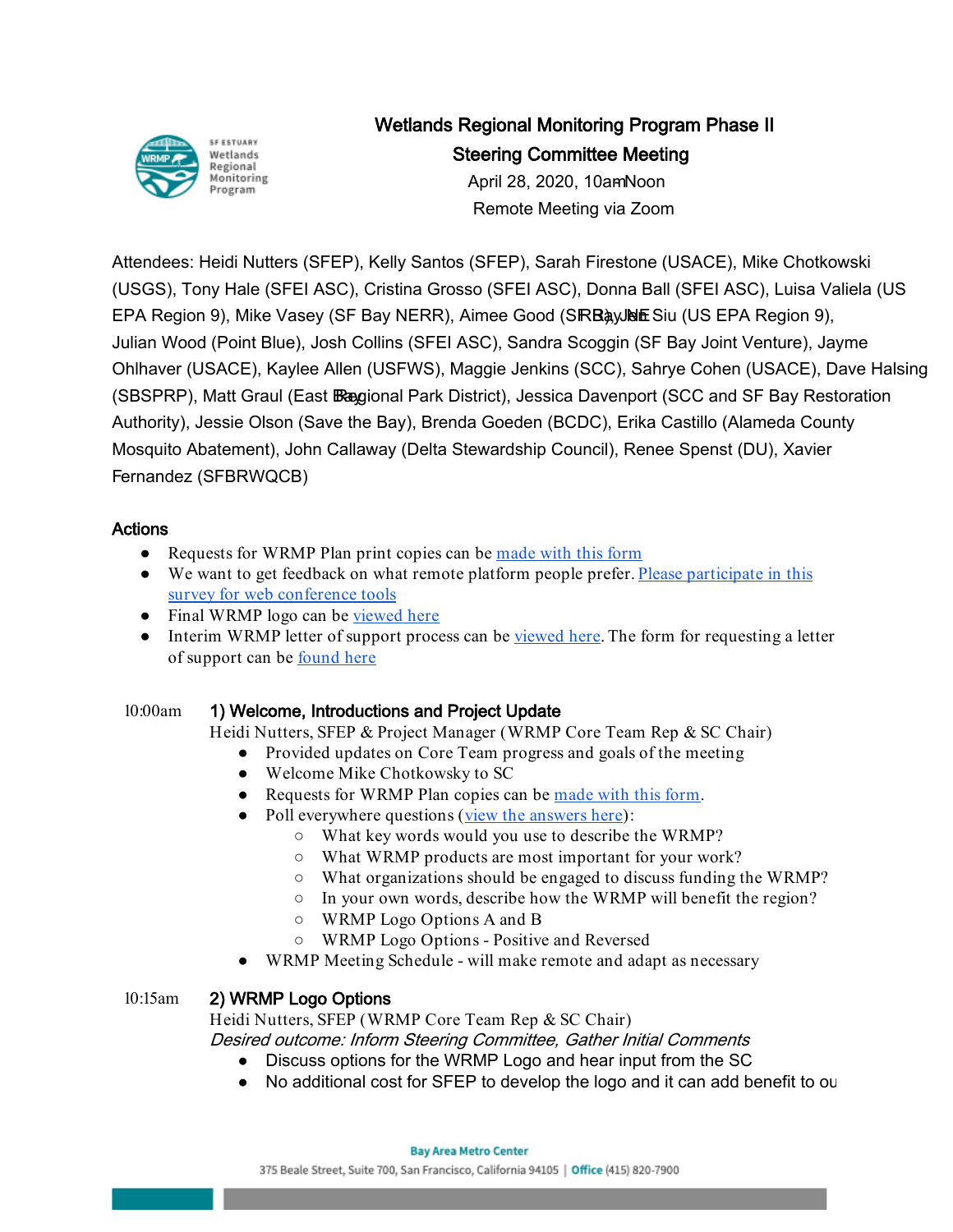communications. Business cards can be made, letterhead, powerpoint templates etc. Will use these colors going forward.

#### Questions/Discussion:

- Consider ADA accessibility including color contrast
- It would be nice to have the mudflat have more of a channelized design. Also, some vegetation behind the shorebird would help to represent that element of the monitoring.
- Do we feel the need to state San Francisco Bay WRMP?
- What about just adding some simple grass blades (cordgrass) left of W in WRMP?

#### 10:45am 3) Update on formation of the WRMP Technical Advisory Committee

Xavier Fernandez (WRMP Core Team Member)

Desired outcome: Inform Steering Committee, Gather Initial Comments An update on the development of the TAC Charter and initial steps in the formation of the TAC

#### Purpose of the TAC

- Provide scientific and technological advice to the Steering Committee
- Assure the relevance, credibility, and veracity of the WRMP content and findings
- Make recommendations on workgroups and special studies

#### TAC Charter Eligibility

- Has time and resources
- Is generally not a Steering Committee member
- Has no political or financial conflicts of interest

#### Desired Criteria

- Has an established reputation and expertise
- Represents the interests of at least one member organization
- Is acquainted with the regional tidamarsh community
- Has a regional perspective, and network of colleagues within and outside region
- Has experience serving on advisory committees

Decision making: consensus based approach is same as SC (consensus minus 2)

#### Next Steps

- Formation of TAC identify members- target size 1015
- Schedule first meeting
- Initial priorities establish benchmark sites and baseline maps, also vet projects, can TAC be able to tackle projects that they champion (under WRMP rubric and implemented by partners)
- Want a diverse group, tech backgrounds, gender, more perspectives the be

#### **Discussion**

● If SC members are interested in being considered for the TAC, they should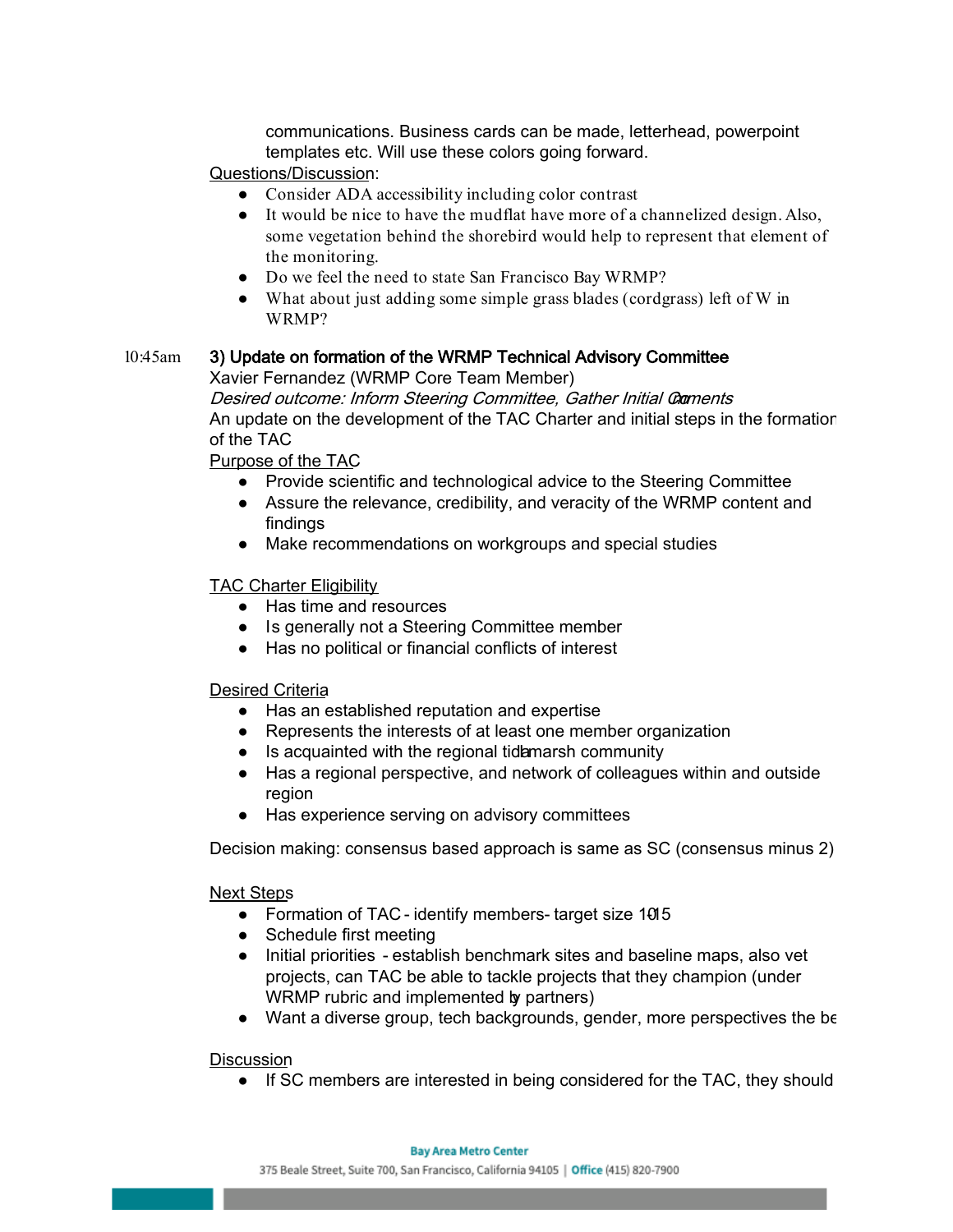reach out to Xavier. They would be requested to ask someone else to participate from their org on the SC

- Want to ensure that there is communication between SC and TAC Chair and Vice Chair can be on both the SC and TAC
- TAC meetings will be open to SC members the first meetings will be a lot of logistics - would want to wait until the 2nd or 3rd meeting to attend
- TAC Charter is in the meeting folder and can be [viewed here](https://drive.google.com/file/d/1CABbB6YFIKJiC8F66gFGaGOjz9BqgLOQ/view?usp=sharing)
- One priority is to figure out which projects we champion as WRMP projects.
- Project Letter of support request will be put it on the website
- 11:15am 4) Update on data management and delivery system + baylands mapping proposal Tony Hale/Cristina Gross, Aquatic Science Center NRMP Core Team Member) Provide update on early fit gap analysis for the data management process and disc proposal in development for USEPA's Water Quality Improvement Fund

How is a Fit-Gap Analysis applicable to the WRMP Data Management implementation?

- The indicators described in the science framework are founded on data. So of these data are readily available; others are in various states of readiness.
- Success in quantifying the indicators depends on the availability of data of sufficient quality and scope. We must carefully characterize the potential ga between requirements and availability.

#### What will the analysis contain?

Vis-a-vis the Scientific Framework, the FiGap Analysis will:

- Describe each indicator's data requirements
- Identify and describe currently available sources
- Define levels of utility for the data in contributing to indicator calculation Levels of certainty, etc. Look at data quality and standards
- Characterize the steps and level of effort in producing useable data

All materials described above will be vetted the TAC.

How will the Fit-Gap Analysis influence the drafting of data management SOPs?

- The Fit-Gap Analysis explores the possibilities to address gaps that the SOI must fill via an articulation of repeatable, reliable processes.
- The TAC will review the level of effort needed to address the need identified

What follows from the Fit-Gap Andysis?

- The team will produce Indicator Calculation Documentation, in close consultation with the TAC.
- $\bullet$  Ensures that the Indicator Calculations are based on actual data that can be collected.
- Together, the FitGap Analysis and Indicator Calculation documes provide occasions for both idealistic and practical discussion regarding data collecti harmonization, integration, analysis, and visualization.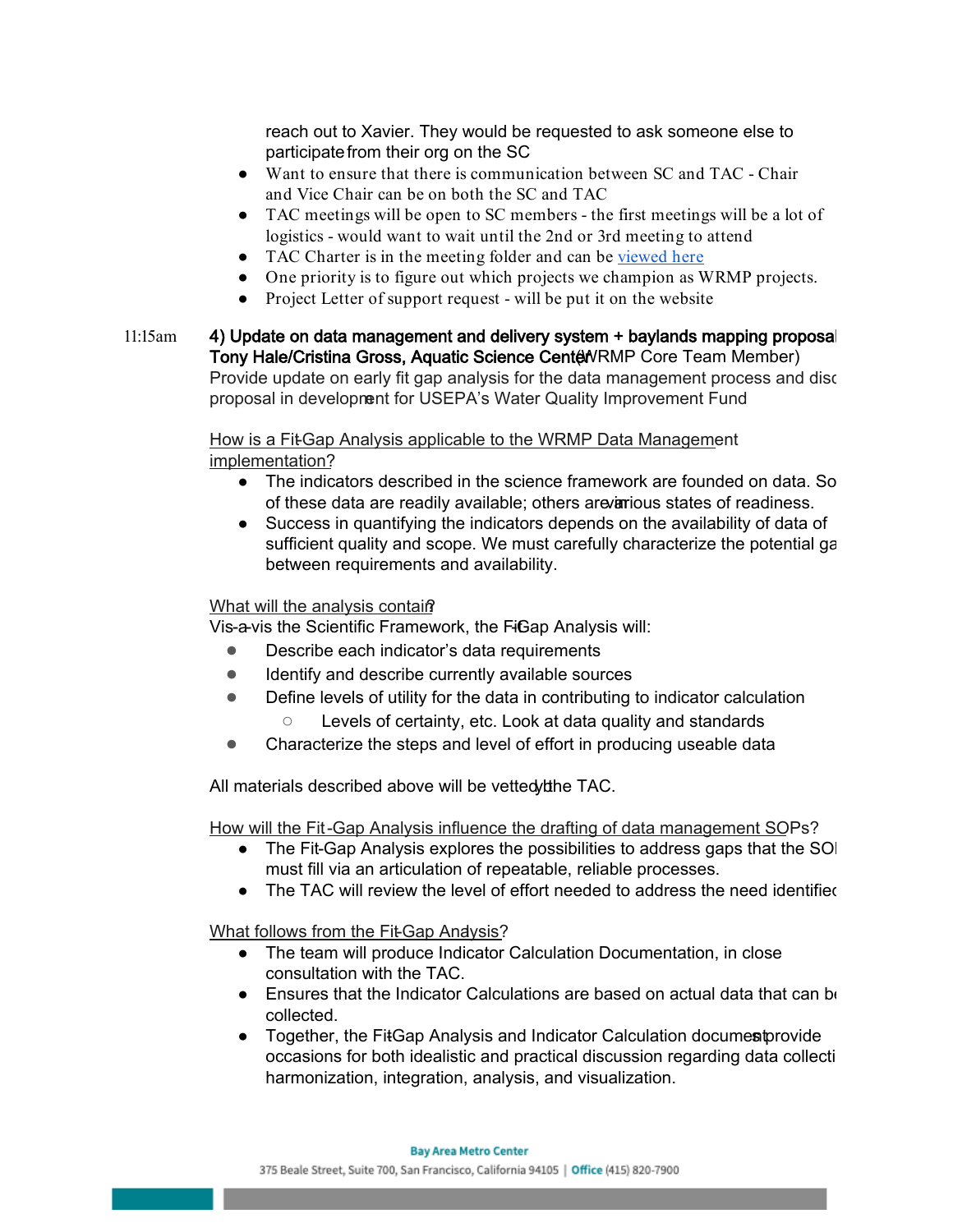### WRMP Data Management-Near-Term Steps

- **Meet with constituted TAC** 
	- Relate and discuss indicator information
	- Propose fitgap analysis
	- Solicit feedback and expertise
- Consult Core Team and Steering Committee
	- Clarify any matters regarding data for indicators
	- Share drafts of fitgap analysis
	- Vet proposed documentation on data associated with indicator calculation
- Complete fit-gap analysis and documentation on the data needed for indica calculation
- Begin preparation of quality control and data custody documentation

#### **Discussion**

- Management question 1a is the first priority for the fit gap analysis.
- Discussion about the need for data visualization/data dashboard and the users of the dashboard such as the Steering Committee, Core Team, SFBJV, restoration community, TAC, Restoration Authority (Jessica Davenport to willing to facilitate the conversation to keep the RA and restoration community informed)

Presentation and Discussion on Fact Sheet for WQIF Proposal

- $\bullet$  Fact sheet is an informational update & overview of proposal to USEPA WQIF
- There is a need for a baylands map and partners involved.
- Montezuma Wetlands Project and South Bay Salt Pond agreed to provide match
- Discussion about match and that any other funds beyond match are leverage and shouldn't be included in the budget
- SFBJV developed fact sheet
- Looking for old vs new version of map for the fact sheet
	- Ideas: Sonoma Baylands and Palo Alto Harbor
- Fact sheet highlights some of the data sets
- Fact sheet is going to be used for outreach to partners to get letters of support
- WRMP letter of support process was just developed. The Core Team will be able to vet letters of support. Xavier provided a letter from water board

#### We want to get feedback on what remote platform people prefer

[Please participate in this survey for web conference tools](https://gcc01.safelinks.protection.outlook.com/?url=https%3A%2F%2Fforms.gle%2FZibiioPzn8n7pfCc8&data=02%7C01%7Ckelly.santos%40sfestuary.org%7C5fdf6893c4044d9e8d7b08d7eba76293%7C0d1e7a5560f044919f2e363ea94f5c87%7C0%7C0%7C637236976553495687&sdata=X3p1jzdT8i7t4f04giueCicG96235fqbJd4I6tNN9dA%3D&reserved=0)  Questions include:

- 1. What platforms are people excluded from
- 2. What platforms do people prefer

Feedback from the SC meeting: EPA has no preference, Dave H is indifferent, FWS has limits on zoom, they have teams

#### **Bay Area Metro Center**